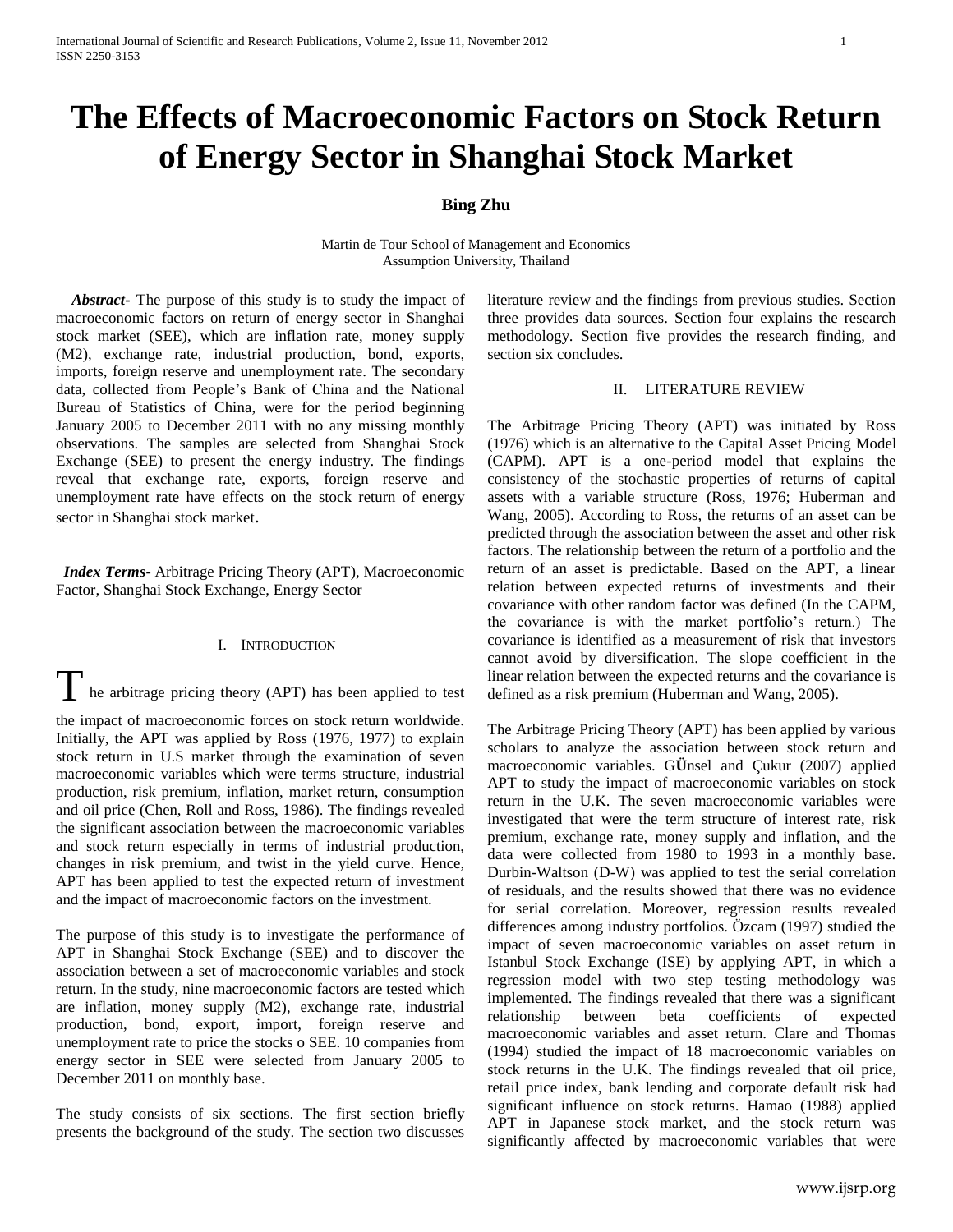inflation, risk premium and interest rate. Wongbangpo and Sharma (2002) investigated the association between macroeconomic variables and stock return in five South East Asian countries that are Indonesia, Malaysia, Philippines, Singapore and Thailand. A summary of macroeconomic factor applied APT test by scholars is indicated in Table 1 as below:

**Table 1.** Macroeconomic variables used in previous APT test

| Exchange      | Özcam (1997); Türsoy, Günsel and Rjoub (2008); Ibrahim |
|---------------|--------------------------------------------------------|
|               |                                                        |
| Rate          | and Aziz (2003); Priestley (1996); Brown and Otsuki    |
|               | (1990); Wongbangpo and Sharma (2002); Ramadan          |
|               | $(2012)$ ; GÜnsel and Cukur $(2007)$                   |
| Industry      | Chan, Roll and Ross (1996); Chen and Jordan (1993);    |
| Production    | Özcam (1997); Roselee and Fung (2009); Humple and      |
|               | Macmillan (2007)                                       |
| Inflation     | Türsoy, Günsel and Rjoub (2008); Roselee and Fung      |
|               | (2009); Humple and Macmillan (2007); Wongbangpo and    |
|               | Sharma (2002); Altay (2003); Kandir (2008); Chen and   |
|               | Jordan (1993); GÜnsel and Çukur (2007)                 |
| Bond          | Chan, Roll and Ross (1996); Gultekin and Rogalski      |
|               | (1984)                                                 |
| Money         | Türsoy, Günsel and Rjoub (2008); Humple<br>and         |
| supply $(M2)$ | Macmillan (2007); Ibrahim and Aziz (2003); Priestley   |
|               | (1996); Brown and Otsuki (1990); Wongbangpo and        |
|               | Sharma (2002); Altay (2003); Kandir (2008); GÜnsel and |
|               | Cukur (2007)                                           |
| Export        | Türsoy, Günsel and Rjoub (2008); Beenstock and Chan    |
|               | (1988);                                                |
| Import        | Türsoy, Günsel and Rjoub (2008); Altay (2003); Kandir  |
|               | (2008)                                                 |
| Foreign       | Türsoy, Günsel and Rjoub (2008);                       |
| reserve       |                                                        |
| Unemployme    | Türsoy, Günsel and Rjoub (2008); Clare and Thomas      |
| nt rate       | (1994); Teschner, Stathel and Weihardt (2011)          |

## III. DATA SOURCE

The sample in this study contains firms accessible from energy sector in Shanghai Stock Exchange (SSE) for the period beginning January 2005 to December 2011 with no any missing monthly observations. For the macroeconomic variables, the research obtains the data from the People's Bank of China and the National Bureau of Statistics of China. Ten firms from energy sector were chosen to represent the whole industry in SEE, and nine macroeconomic factors were selected to study about their impact on stock return of energy sector. The measurements of selected macroeconomic factors are listed in Table 2:

**Table 2**. Macroeconomic Factors

| Symbol         | Factors                      | Measurement                     |
|----------------|------------------------------|---------------------------------|
| $F_1$          | Inflation                    | $Log(INF) - Log(INF (-1))$      |
| F <sub>2</sub> | Money Supply (M2)            | $Log(MS) - Log(MS(-1))$         |
| $F_3$          | <b>Exchange Rate</b>         | $Log(USD) - Log(USD(-1))$       |
| $F_4$          | <b>Industrial Production</b> | $Log(ID) - Log(ID(-1))$         |
| $F_5$          | Bond                         | $Log(BOND) - Log(BOND(-1))$     |
| $F_6$          | Export                       | $Log(EXPORT) - Log(EXPORT(-1))$ |
| F <sub>7</sub> | Import                       | $Log(MPORT) - Log(MPORT(-1))$   |
| $F_8$          | Foreign Reserve              | $Log(FR) - Log(FR(-1))$         |
| F <sub>9</sub> | <b>Unemployment Rate</b>     | $Log(UNEMP) - Log(UNEMP(-1))$   |

# IV. METHODOLOGY

There are two sessions in this study. The first session is to apply ADF (augmented Dickey-Fuller) model (Dickey & Fuller, 1979) in order to test a unit autoregressive root in this study. The second session is to apply APT model which aims to investigate stock return of energy sector in Shanghai stock market through the examination of seven macroeconomic variables which are inflation, the exchange rate, the unemployment rate, money supply, imports, exports, foreign reserve, bond and the industrial production.

*Unit Root Test* According to Dickey and Fuller(1979), ADF (augmented Dickey-Fuller) that is used to test a unit autoregressive root studies the null hypothesis  $H_0$ :  $\delta$  =0, which is in opposition to the alternative  $H_1$ :  $\delta$ <0 in terms of regression:  $ΔY_t = β_0 + δ Y_{t-1} + γ_1ΔY_{t-1} + γ_2ΔY_{t-2} + …… + γ_pΔY_{t-p} + u_t$ 

From null hypothesis aspect,  $Y_t$  presents a stochastic movement, but from alternative hypothesis aspect,  $Y_t$  becomes stationary. Then ADF statistics is to test  $\delta = 0$  through OLS *t*-statistic.

However, from alternative hypothesis aspect, if  $Y_t$  is stationary which seems to be a deterministic linear time tendency, then this phenomenon (t means the number of the observation) should be attached to be an extra regressor, under which the Dickey-Fuller regression is developed to be:

 $ΔY_t = β_0 + αt + δ Y_{t-1} + γ_1ΔY_{t-1} + γ_2ΔY_{t-2} + …… + γ_pΔY_{t-p} + u_t$ Where,  $\alpha$  is unknown coefficient, and ADF statistic is the OLS tstatistic testing  $\delta = 0$ 

*The APT Model*. The following model is applied for this study to test the stock return:

$$
R_{i}=b_{i0}+b_{i1}F_{1i}+b_{i2}F_{2i}+b_{i3}F_{3i}+b_{i4}F_{4i}+b_{i5}F_{5i}+b_{i6}F_{6i}+b_{i7}F_{7i}+b_{i8}F_{8i}+b_{i9}F_{9i}+\epsilon_{i}
$$

Where  $\mathbf{R}_i$  is actual return on portfolio I,  $\mathbf{b}_i$  is the reaction coefficient that evaluates the change in portfolio return in risk factors, and  $\mathbf{F}_i$  represents the macroeconomic variables. There are 9 macroeconomic factors that are applied in this study as follow:

- $F_1$ . The inflation rate
- $F_2$ : The money supply (M2)
- $F_3$ : The exchange rate
- F4: The industrial production
- F5: Bond
- $F_6$ : Exports
- $F_7$ : Imports
- $F_8$ : Foreign reserve
- F9: The unemployment rate

## V. DATA ANALYSIS

In this session, the results of unit root test, correlation matrix and estimate equation will be provided as below:

## 5.1 Stationary analysis (Unit root tests)

The following two tables illustrate the results of before and after running ADF. Table 3 shoes the results of eight macroeconomic variables are non-stationary except unemployment rate. In order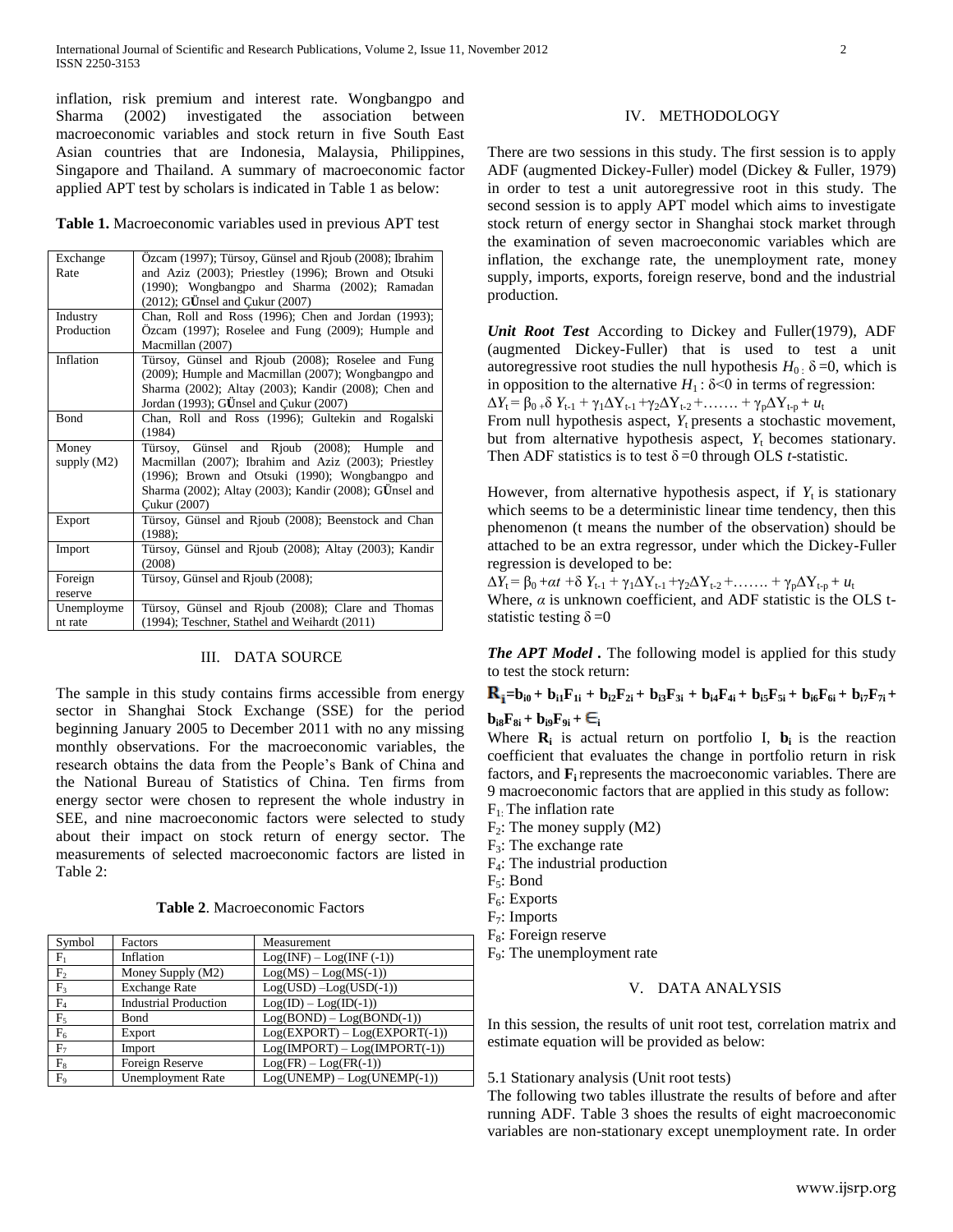to apply regression, the research needs to modify the date by using  $1<sup>st</sup>$  difference to make the data stationary. Table 4 shows that the results are adjusted to be stationary, by which the regression test can be used for the further demonstration.

**Table 3.** Augmented Dickey-Fuller Test Results (Before changed data)

| Macroeconomic                | Augmented             | Critical Value at | Stationary     |
|------------------------------|-----------------------|-------------------|----------------|
| <b>Factors</b>               | Dickey-Fuller<br>test | 1% of significant |                |
|                              | statistic             | level             |                |
| Inflation                    | $-2.827378$           | $-3.514426$       | N <sub>0</sub> |
| Money Supply                 | 3.955960              | $-3.511262$       | N <sub>0</sub> |
| <b>Exchange Rate</b>         | $-1.704890$           | $-3.511262$       | N <sub>0</sub> |
| <b>Industrial Production</b> | $-4.046746$           | $-3.511262$       | Yes            |
| Bond                         | $-1.784254$           | $-3.512290$       | N <sub>0</sub> |
| Export                       | $-1.682768$           | $-3.512290$       | N <sub>0</sub> |
| Import                       | $-0.319938$           | $-3.513344$       | N <sub>0</sub> |
| Foreign Reserve              | 1.092471              | $-3.511262$       | N <sub>0</sub> |
| <b>Unemployment Rate</b>     | $-2.115220$           | $-3.511262$       | Yes            |

**Table 4.** Augmented Dickey-Fuller Test Results (After changed by using Log difference)

| Macroeconomic                | Augmented             | Critical Value at    | Stationary |
|------------------------------|-----------------------|----------------------|------------|
| Factors                      | Dickey-Fuller<br>test | significant<br>1% of |            |
|                              | statistic             | level                |            |
| Inflation                    | $-4.040812$           | $-3.525618$          | Yes        |
| Money Supply                 | $-8.848371$           | $-3.512290$          | Yes        |
| <b>Exchange Rate</b>         | $-9.060260$           | $-3.512290$          | Yes        |
| <b>Industrial Production</b> | $-9.518754$           | $-3.513344$          | Yes        |
| Bond                         | $-6.619521$           | $-3.512290$          | Yes        |
| Export                       | $-10.70510$           | $-3.513344$          | Yes        |
| Import                       | $-10.31210$           | $-2.897678$          | Yes        |
| Foreign Reserve              | $-12.54991$           | $-3.514426$          | Yes        |
| <b>Unemployment Rate</b>     | $-7.955958$           | $-3.512290$          | Yes        |

# 5.2. Correlation Matrix

**Table 5.** Correlation Matrix

|  |  |  |  |  |  |  |  | IX INFLATIX RET MCX RET EXIX INDUSTIX RET BOX RET EXIX RET IMIX RET FOIX RET UNEMPLOYEMENTRATE |
|--|--|--|--|--|--|--|--|------------------------------------------------------------------------------------------------|
|  |  |  |  |  |  |  |  |                                                                                                |

| X RET M( -0.04048 1 0.02971 -0.09605 -0.10907 -0.19685 -0.19195 -0.13647 0.21951      |  |  |  |  |  |  |
|---------------------------------------------------------------------------------------|--|--|--|--|--|--|
| X RET EX -0.09631 0.02971 1 -0.00611 0.276553 -0.00904 -0.00958 0.115965 0.005199     |  |  |  |  |  |  |
| X INDUST 0.091021 -0.09605 -0.00611 1 0.052464 0.004376 0.10992 0.022418 0.116986     |  |  |  |  |  |  |
| X RET BO -0.05139 -0.10907 0.276553 0.052464 1 -0.00507 -0.01443 0.070629 0.045519    |  |  |  |  |  |  |
| X RET EX   0.058494 -0.19685 -0.00904 0.004376 -0.00507     0.27244 0.014768 -0.17648 |  |  |  |  |  |  |
| X RET IM 0.061303 -0.19195 -0.00958 0.10992 -0.01443 0.27244 1 0.135938 -0.09929      |  |  |  |  |  |  |
| X RET FO 0.252283 -0.13647 0.115965 0.022418 0.070629 0.014768 0.135938 1 -0.2058     |  |  |  |  |  |  |
| X RET UN -0.1304 0.21951 0.005199 0.116986 0.045519 -0.17648 -0.09929 -0.2058         |  |  |  |  |  |  |

As indicated in Table 5, all the correlation coefficient values of macroeconomic factors are less than 0.79, which means that there is no problem of Multicollinearity in this study.

#### 5.3. Regression Result

Table 6 and Table 7 summarize the findings of the null hypothesis in this study. The regression model is tested by applying ordinary least squares from the period of January 2005 to December 2011 for all macroeconomic variables. As indicated in Table 7 above, there are 4 hypotheses that reject null hypothesis at 1%, 5% and 10% significance level at 12 months lagged. It means that, exchange rate, exports, foreign reserve and unemployment rate have effects on the stock return of energy sector in Shanghai stock market.

**Table 6.** Result of Estimate Equation Dependent Variable: ENERGY Method: Least Squares Date: 08/13/12 Time: 20:53 Sample (adjusted): 2005M02 2011M12 Included observations: 83 after adjustments Newey-West HAC Standard Errors & Covariance (lag truncation=3)

| Variable           | Coefficient Std. Error t-Statistic |                      |                    | Prob.    |
|--------------------|------------------------------------|----------------------|--------------------|----------|
| $\mathcal{C}$      | $-0.055093$                        | 0.024189             | $-2.277627$        | 0.0257   |
| X INFLATION        | 0.985024                           | 1.783360             | 0.552342           | 0.5824   |
| X_RET_MONEYSU      |                                    |                      |                    |          |
| <b>PPLY</b>        | 0.820614                           | 1.089509             | 0.753196           | 0.4538   |
| X RET EXCHANG      |                                    |                      |                    |          |
| <b>ERATE</b>       | 0.060502                           | 0.008714             | 6.942830           | 0.0000   |
| X INDUSTRIALPR     |                                    |                      |                    |          |
| <b>ODUCTION</b>    | 0.043846                           | 0.050286             | 0.871926           | 0.3861   |
| X_RET_BOND         | 0.026543                           | 0.163792             | 0.162053           | 0.8717   |
| X RET EXPORTS      | $-0.032617$                        | 0.009481             | $-3.440235$        | 0.0010   |
| X_RET_IMPORTS      | 0.043028                           | 0.089835             | 0.478961           | 0.6334   |
| X RET FOREIGNR     |                                    |                      |                    |          |
| <b>ESERVE</b>      | 2.142004                           | 0.847217             | 2.528283           | 0.0136   |
| X_RET_UNEMPLO      |                                    |                      |                    |          |
| YEMENTRATE         | 1.293627                           | 0.671917             | 1.925278           | 0.0581   |
| R-squared          | 0.212962                           |                      | Mean dependent var | 0.002365 |
| Adjusted R-squared | 0.115930                           | S.D. dependent var   | 0.112801           |          |
| S.E. of regression | 0.106061                           | Akaikeinfo criterion | $-1.537026$        |          |
| Sum squared resid  | 0.821169                           | Schwarz criterion    | $-1.245600$        |          |
| Log likelihood     | 73.78659                           | F-statistic          | 2.194760           |          |
|                    |                                    |                      |                    |          |
| Durbin-Watson stat | 2.330537                           | Prob(F-statistic)    | 0.031919           |          |